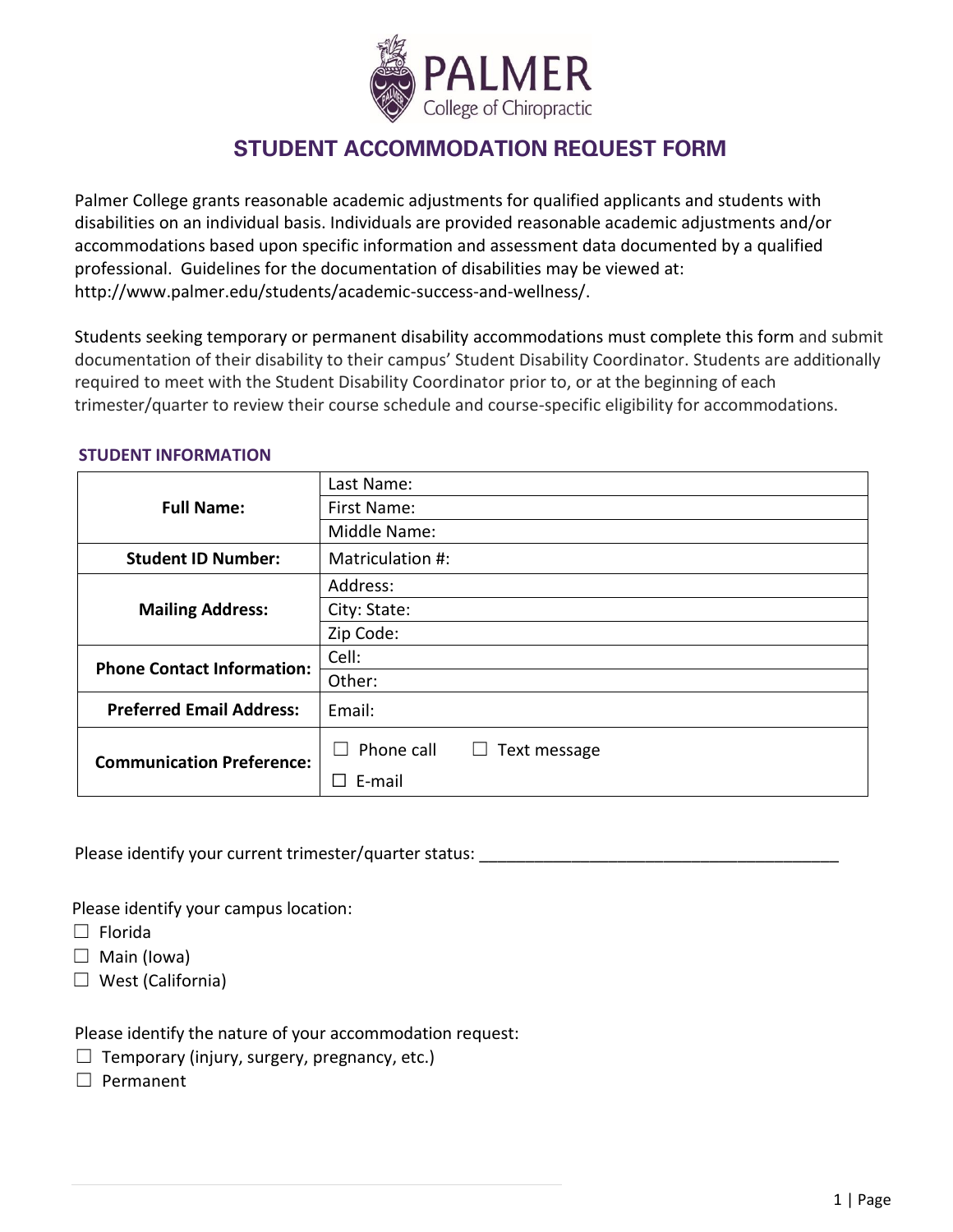# **STUDENT ACCOMMODATION REQUEST FORM**

|  | Have you previously received accommodations/academic modifications? $\Box$ Yes $\Box$ No |  |  |  |
|--|------------------------------------------------------------------------------------------|--|--|--|
|--|------------------------------------------------------------------------------------------|--|--|--|

If so, at what institution(s)?  $\Box$ 

Please list the condition(s) and/or disabilities for which you will be requesting an accommodation or modification.

#### **Personal Statement**

Please describe how your condition(s) and/or disability substantially limits your current functioning in a major life activity (e.g. reading, walking, learning, speaking, writing, listening, etc.) and how your condition(s) and/or disability impairs your ability to take examinations (quizzes, exams, and practical examinations) under standardized conditions.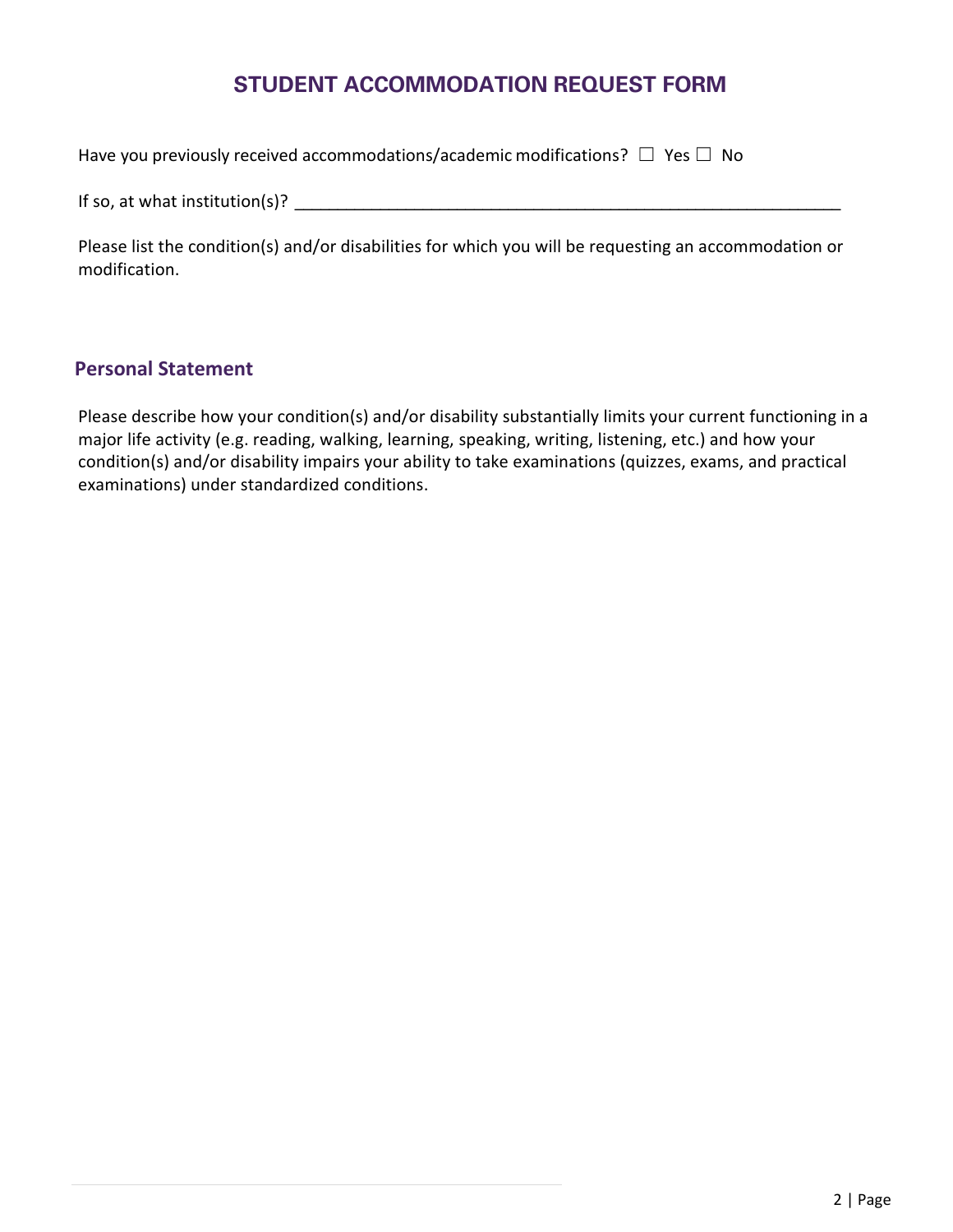# **STUDENT ACCOMMODATION REQUEST FORM**

### **Disability-Related Treatments and Devices**

Answer the following questions regarding disability related, prescribed treatments, medications, and assistive devices.

1. Describe disability-related treatments(medication, chiropractic, talk-therapy, etc.) you currently receive and their usefulness:

2. Describe disability-related assistive devices (audio recorders, crutches, screen readers, etc.) you currently use and their usefulness:

## **Stability of Your Condition(s)/Disability**

Answer the following questions regarding the stability of your condition(s) over time.

- 3. Reflecting on your previous college experience, describe how the functional impact(s) of your condition(s) have changed over time.
- 4. How variable are the symptoms of your condition(s)?
- 5. What are the known triggers for an exacerbation of your condition(s) (if applicable)?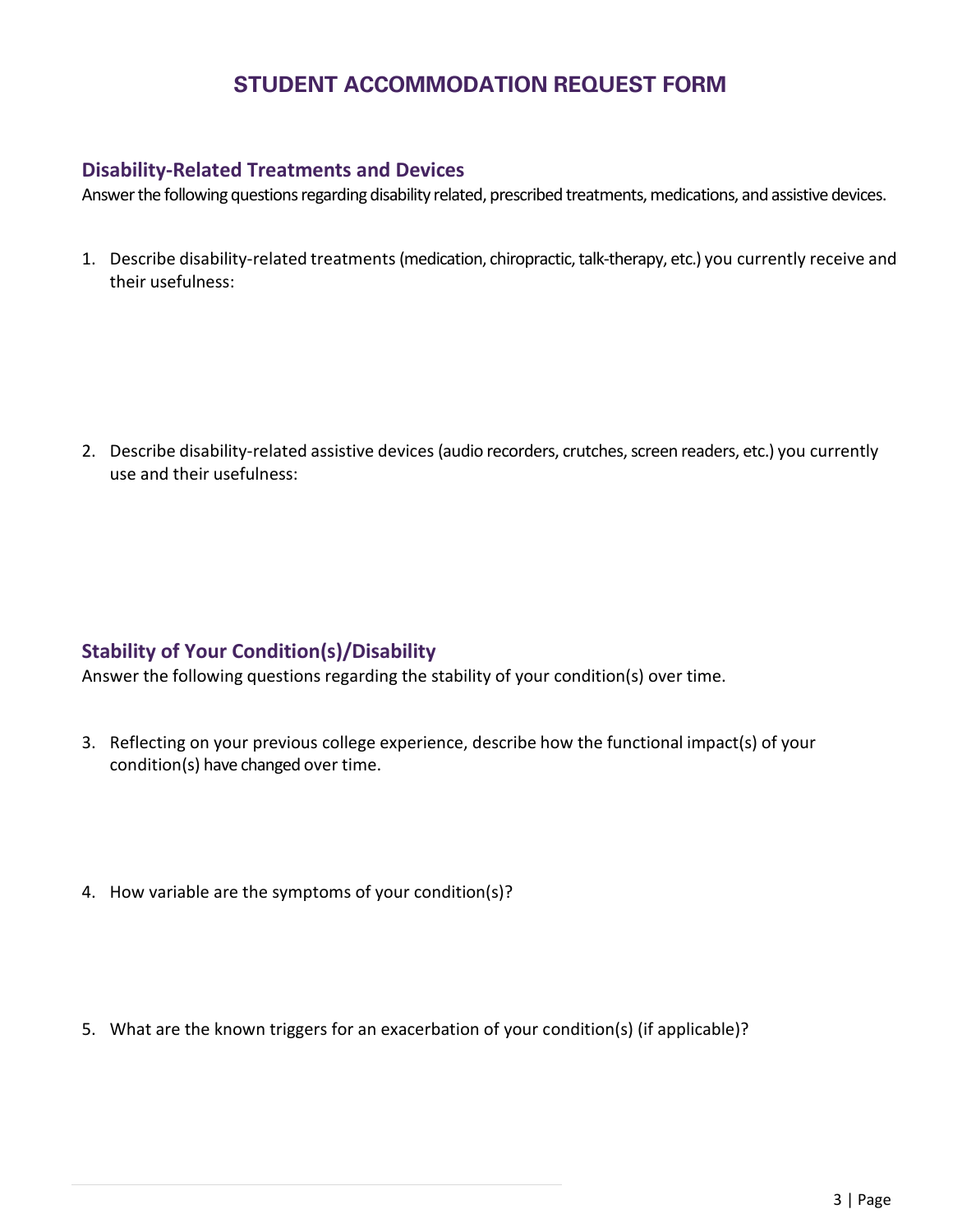### **Timed Testing and Evaluations**

| <b>Additional Test Time</b>     | Time and a Half | Double Time | Other: |
|---------------------------------|-----------------|-------------|--------|
| <b>Previously Received</b>      |                 |             |        |
| Requesting at Palmer<br>College |                 |             |        |

Additional time is needed for (select all that apply)

- □ Quizzes
- $\square$  Examinations
- $\Box$  Practical Examinations

Have you previously received accommodations/academic modifications?  $\Box$  Yes  $\Box$  No

| <b>Quiet/Minimally Distracting</b><br>Environment | <b>Testing Center</b> | <b>Cubical or Carrel</b> | <b>Private Room</b> |
|---------------------------------------------------|-----------------------|--------------------------|---------------------|
| <b>Previously Received</b>                        |                       |                          |                     |
| Requesting at Palmer College                      |                       |                          |                     |

Alternative Test Format (select all that apply)

- ☐ Audio
- ☐ Braille
- ☐ Electronic
- ☐ Large Print
- ☐ No alternative test format needed

Have you previously received accommodations/academic modifications?  $\Box$  Yes  $\Box$  No

| Scribe                              | Yes | No |
|-------------------------------------|-----|----|
| <b>Previously Received</b>          |     |    |
| <b>Requesting at Palmer College</b> |     |    |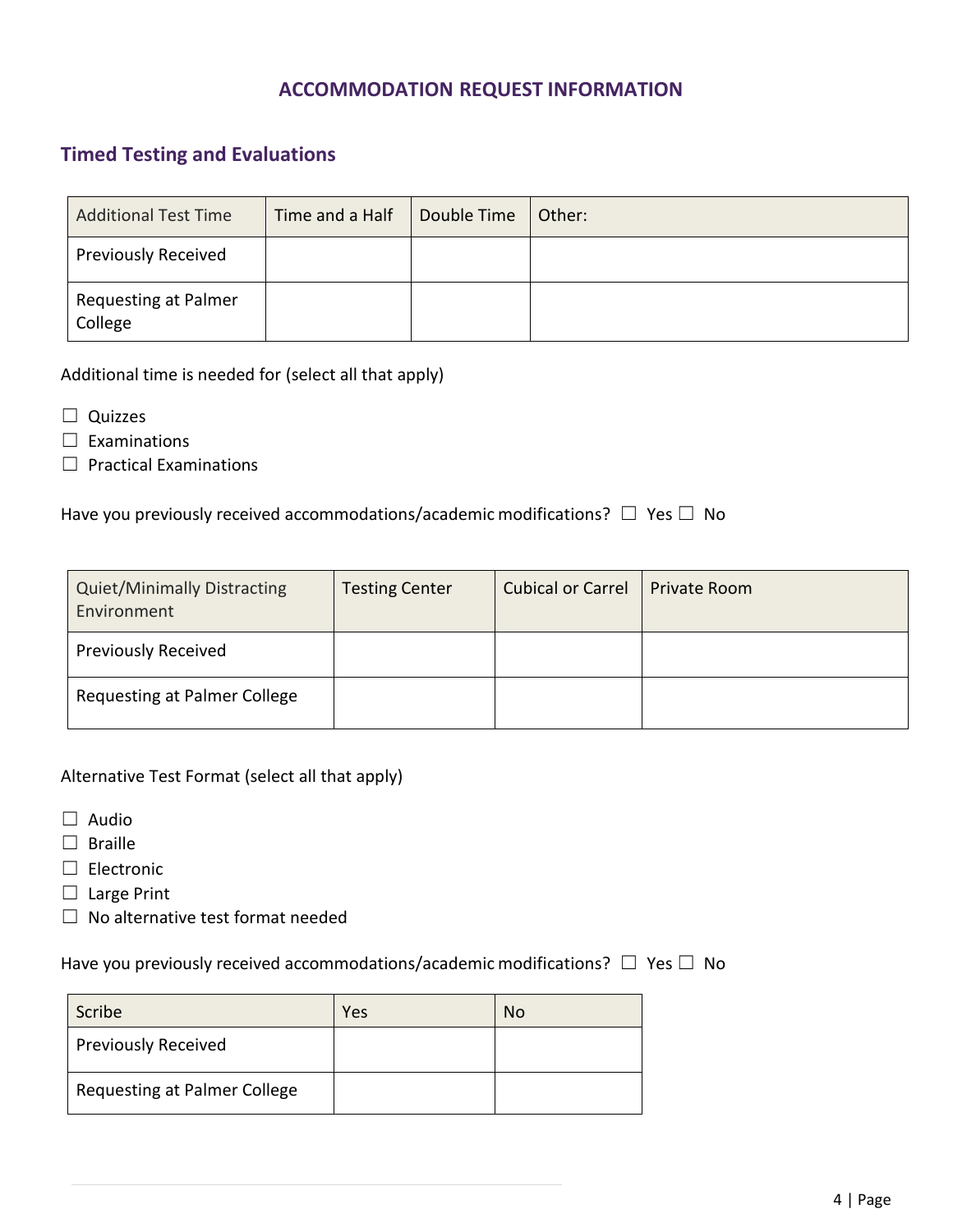## **Timed Testing and Evaluations**

| Reader/Exam Reader Software  | Yes | N <sub>0</sub> |
|------------------------------|-----|----------------|
| <b>Previously Received</b>   |     |                |
| Requesting at Palmer College |     |                |

Test Environment Accommodations (select all that apply)

- ☐ Book Prop
- □ Standing Desk
- ☐ Modified Seating
- $\Box$  None of the above

Have you previously received accommodations/academic modifications?  $\Box$  Yes  $\Box$  No

If other test environment accommodations are needed, please specify below.

#### **Classroom**

#### Captioning

- ☐ CART
- ☐ C-Print
- □ CC/Captioned Media

Have you previously received accommodations/academic modifications?  $\Box$  Yes  $\Box$  No

| Sign Language Interpreting          | Yes | No |
|-------------------------------------|-----|----|
| <b>Previously Received</b>          |     |    |
| <b>Requesting at Palmer College</b> |     |    |

Textbooks/Print Materials in Alternative Format

- ☐ Audio
- □ Braille
- ☐ Electronic
- □ Large Print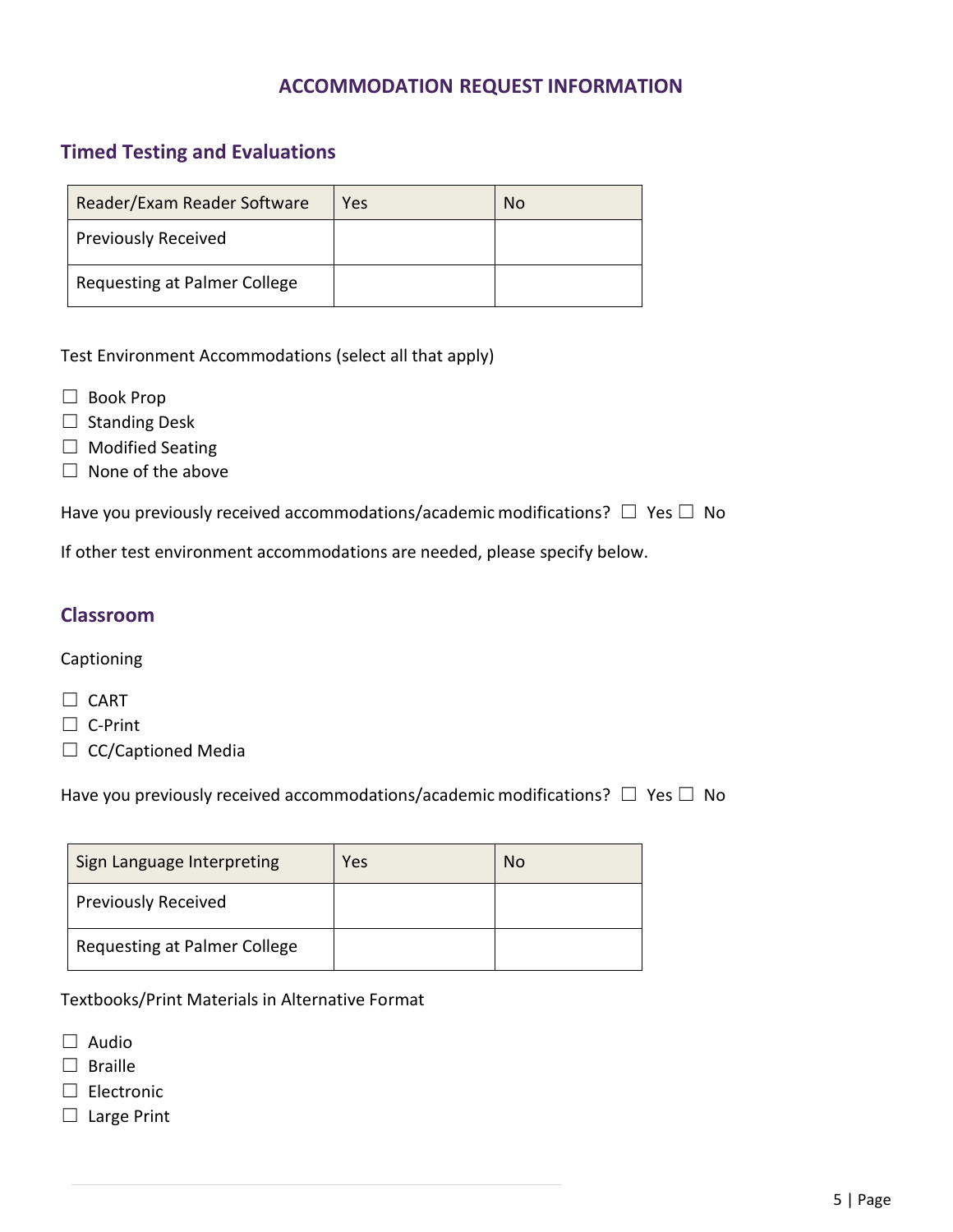### **Classroom**

| <b>Class Note Taker</b>             | Yes | No |
|-------------------------------------|-----|----|
| <b>Previously Received</b>          |     |    |
| <b>Requesting at Palmer College</b> |     |    |

| <b>Audio Recorded Lectures/Labs</b> | Yes | No |
|-------------------------------------|-----|----|
| <b>Previously Received</b>          |     |    |
| Requesting at Palmer College        |     |    |

Modified Classroom Seating/Furniture (select all that apply)

- ☐ Book Prop
- □ Standing Desk
- ☐ Modified Seating
- $\Box$  None of the above

Have you previously received accommodations/academic modifications?  $\Box$  Yes  $\Box$  No

Other classroom accommodations:

Adaptive Technology (select all that apply)

- ☐ Screen Reader
- ☐ Magnifier
- ☐ ADL/FM System
- $\Box$  Speech Recognition Software
- ☐ Other

If Adaptive Technology is other, please specify below.